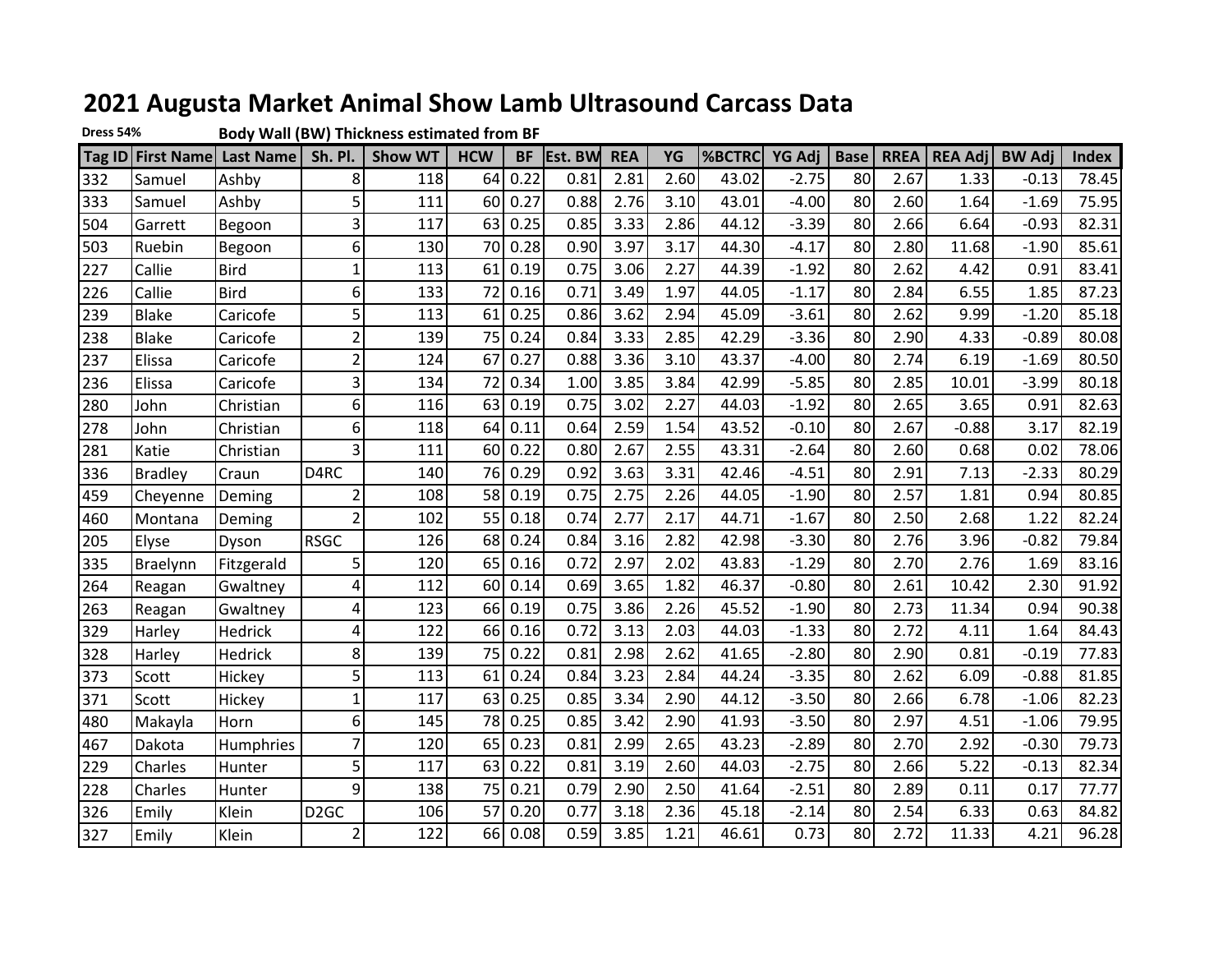|     |          | Tag ID First Name Last Name   Sh. Pl. |                | <b>Show WT</b> | <b>HCW</b> | <b>BF</b> | <b>Est. BW</b> | <b>REA</b> | YG   | <b>%BCTRC</b> YG Adj |         | <b>Base</b> |      | <b>RREA   REA Adj</b> | <b>BW Adj</b> | <b>Index</b> |
|-----|----------|---------------------------------------|----------------|----------------|------------|-----------|----------------|------------|------|----------------------|---------|-------------|------|-----------------------|---------------|--------------|
| 493 | Alex     | Lam                                   | 3              | 100            | 54         | 0.25      | 0.85           | 2.90       | 2.86 | 44.51                | $-3.39$ | 80          | 2.48 | 4.17                  | $-0.93$       | 79.85        |
| 348 | Landen   | Lambert                               | 9              | 140            | 76         | 0.25      | 0.85           | 3.54       | 2.90 | 42.66                | $-3.50$ | 80          | 2.91 | 6.29                  | $-1.06$       | 81.74        |
| 346 | Landen   | Lambert                               | 4              | 127            | 69         | 0.34      | 1.00           | 3.13       | 3.83 | 41.84                | $-5.81$ | 80          | 2.77 | 3.61                  | $-3.95$       | 73.85        |
| 347 | Tianna   | Lambert                               | 6              | 123            | 66         | 0.18      | 0.74           | 3.11       | 2.17 | 43.76                | $-1.67$ | 80          | 2.73 | 3.79                  | 1.22          | 83.35        |
| 349 | Tianna   | Lambert                               | 8              | 114            | 62         | 0.23      | 0.81           | 2.82       | 2.65 | 43.32                | $-2.89$ | 80          | 2.63 | 1.85                  | $-0.30$       | 78.67        |
| 366 | Kylee    | Maddox                                | 8              | 108            | 58         | 0.15      | 0.70           | 2.10       | 1.92 | 42.79                | $-1.06$ | 80          | 2.57 | $-4.67$               | 1.98          | 76.25        |
| 367 | Kylee    | Maddox                                | 8              | 122            | 66         | 0.21      | 0.79           | 2.37       | 2.52 | 41.68                | $-2.56$ | 80          | 2.72 | $-3.48$               | 0.11          | 74.07        |
| 225 | Jackson  | Michael                               | 3              | 128            | 69         | 0.30      | 0.93           | 3.67       | 3.41 | 43.49                | $-4.77$ | 80          | 2.78 | 8.90                  | $-2.65$       | 81.48        |
| 472 | Summer   | Mish                                  | $\mathbf{1}$   | 111            | 60         | 0.15      | 0.69           | 3.42       | 1.87 | 45.83                | $-0.92$ | 80          | 2.60 | 8.18                  | 2.16          | 89.42        |
| 471 | Summer   | Mish                                  | 3              | 111            | 60         | 0.11      | 0.63           | 2.82       | 1.48 | 44.74                | 0.06    | 80          | 2.60 | 2.18                  | 3.37          | 85.61        |
| 474 | Trevor   | Mish                                  | 5              | 95             | 51         | 0.12      | 0.65           | 2.57       | 1.62 | 45.36                | $-0.31$ | 80          | 2.43 | 1.48                  | 2.92          | 84.10        |
| 473 | Trevor   | Mish                                  | 4              | 93             | 50         | 0.18      | 0.75           | 2.30       | 2.21 | 44.28                | $-1.78$ | 80          | 2.40 | $-1.02$               | 1.09          | 78.30        |
| 214 | Lukas    | Mongold                               | 6              | 91             | 49         | 0.07      | 0.57           | 2.77       | 1.07 | 46.74                | 1.09    | 80          | 2.38 | 3.91                  | 4.66          | 89.66        |
| 213 | Lukas    | Mongold                               | $\overline{7}$ | 101            | 55         | 0.07      | 0.58           | 3.04       | 1.13 | 46.47                | 0.92    | 80          | 2.49 | 5.48                  | 4.44          | 90.84        |
| 469 | Landon   | Morris                                | $\overline{2}$ | 116            | 63         | 0.25      | 0.86           | 3.04       | 2.94 | 43.41                | $-3.61$ | 80          | 2.65 | 3.84                  | $-1.20$       | 79.03        |
| 470 | Landon   | Morris                                | 6              | 120            | 65         | 0.25      | 0.85           | 3.07       | 2.86 | 43.24                | $-3.39$ | 80          | 2.70 | 3.76                  | $-0.93$       | 79.43        |
| 341 | Liam     | Morris                                | 4              | 124            | 67         | 0.17      | 0.72           | 3.42       | 2.07 | 44.54                | $-1.41$ | 80          | 2.74 | 6.80                  | 1.54          | 86.93        |
| 342 | Liam     | Morris                                | $\overline{2}$ | 128            | 69         | 0.25      | 0.85           | 3.27       | 2.87 | 43.04                | $-3.42$ | 80          | 2.78 | 4.90                  | $-0.96$       | 80.52        |
| 345 | Cameron  | Moyer                                 | 4              | 93             | 50         | 0.12      | 0.65           | 2.74       | 1.58 | 45.97                | $-0.19$ | 80          | 2.40 | 3.31                  | 3.06          | 86.18        |
| 344 | Cameron  | Moyer                                 | 3              | 115            | 62         | 0.17      | 0.73           | 3.62       | 2.13 | 45.73                | $-1.57$ | 80          | 2.64 | 9.78                  | 1.34          | 89.55        |
| 266 | Cierra   | Nelson                                | $\overline{7}$ | 98             | 53         | 0.09      | 0.61           | 2.54       | 1.33 | 45.31                | 0.42    | 80          | 2.46 | 0.82                  | 3.83          | 85.07        |
| 331 | Riley    | Rexrode                               | 3              | 126            | 68         | 0.15      | 0.69           | 3.40       | 1.87 | 44.52                | $-0.92$ | 80          | 2.76 | 6.40                  | 2.16          | 87.64        |
| 330 | Riley    | Rexrode                               | 5              | 145            | 78         | 0.29      | 0.92           | 3.03       | 3.34 | 40.53                | $-4.61$ | 80          | 2.97 | 0.60                  | $-2.45$       | 73.54        |
| 355 | Benjamin | Riley                                 | 8              | 144            | 78         | 0.21      | 0.79           | 3.79       | 2.47 | 43.35                | $-2.44$ | 80          | 2.96 | 8.38                  | 0.26          | 86.20        |
| 354 | Benjamin | Riley                                 | 7              | 125            | 68         | 0.31      | 0.95           | 2.70       | 3.53 | 41.24                | $-5.08$ | 80          | 2.75 | $-0.47$               | $-3.03$       | 71.41        |
| 357 | Bryson   | Riley                                 | $\overline{7}$ | 107            | 58         | 0.16      | 0.71           | 3.07       | 1.97 | 45.21                | $-1.16$ | 80          | 2.56 | 5.10                  | 1.85          | 85.79        |
| 356 | Bryson   | Riley                                 | 8              | 121            | 65         | 0.21      | 0.79           | 3.32       | 2.49 | 44.12                | $-2.48$ | 80          | 2.71 | 6.12                  | 0.21          | 83.85        |
| 234 | Hunter   | Ross                                  | 4              | 105            | 57         | 0.20      | 0.77           | 3.02       | 2.37 | 44.86                | $-2.18$ | 80          | 2.53 | 4.86                  | 0.58          | 83.26        |
| 235 | Hunter   | Ross                                  | $\overline{2}$ | 115            | 62         | 0.21      | 0.78           | 2.77       | 2.45 | 43.33                | $-2.39$ | 80          | 2.64 | 1.33                  | 0.33          | 79.26        |
| 484 | Aiden    | Shiflett                              | 9              | 128            | 69         | 0.34      | 0.99           | 3.28       | 3.77 | 42.17                | $-5.69$ | 80          | 2.78 | 4.98                  | $-3.79$       | 75.50        |
| 485 | Aiden    | Shiflett                              | $\overline{2}$ | 146            | 79         | 0.26      | 0.87           | 3.37       | 3.02 | 41.62                | $-3.80$ | 80          | 2.98 | 3.97                  | $-1.44$       | 78.73        |
| 483 | Rylee    | Shiflett                              | 5              | 101            | 55         | 0.11      | 0.63           | 2.37       | 1.48 | 44.48                | 0.06    | 80          | 2.49 | $-1.26$               | 3.37          | 82.17        |
| 481 | Rylee    | Shiflett                              | 3              | 144            |            | 78 0.27   | 0.89           | 4.09       | 3.12 | 43.44                | $-4.06$ | 80          | 2.96 | 11.33                 | $-1.76$       | 85.51        |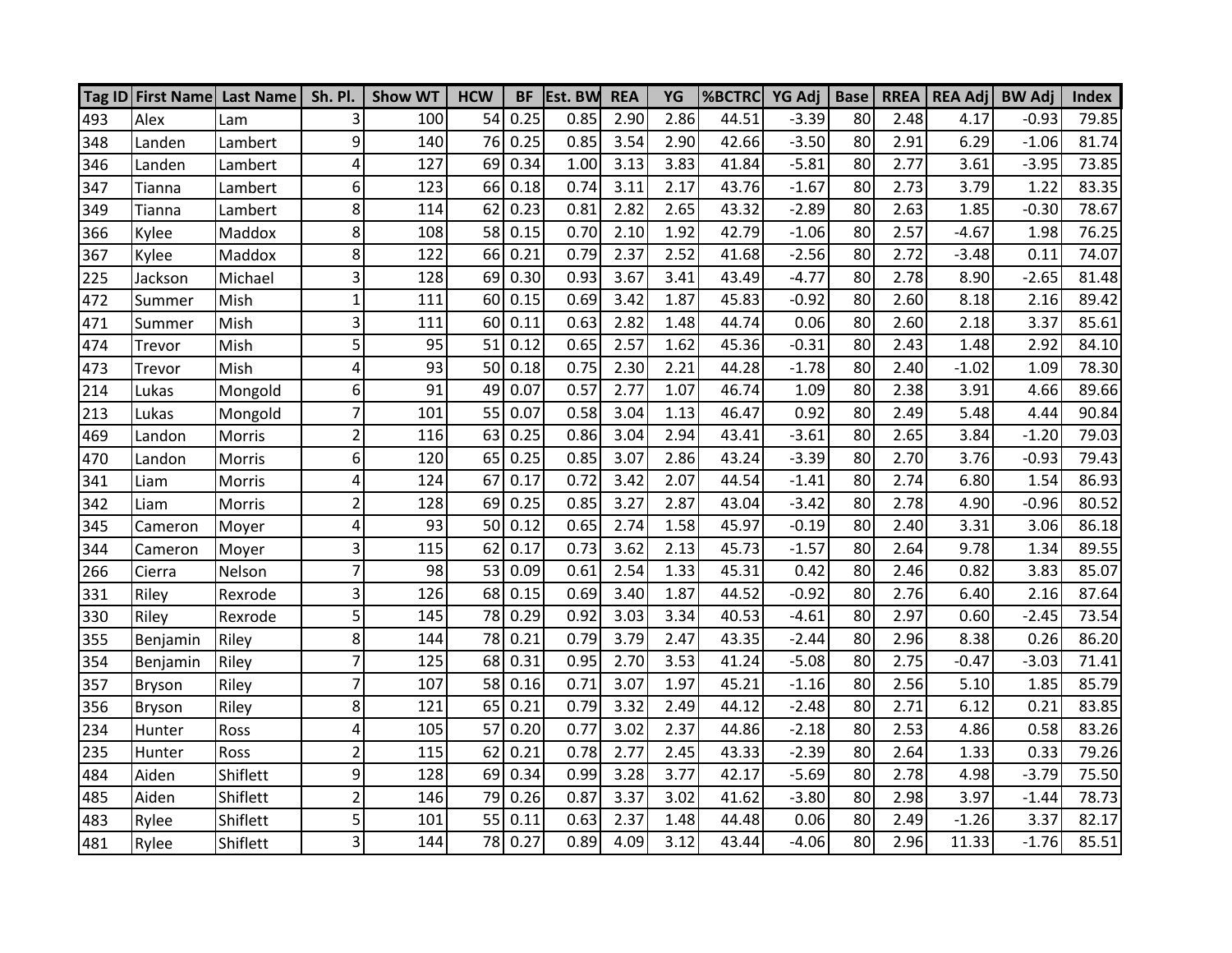|     |          | Tag ID First Name Last Name | Sh. Pl.           | <b>Show WT</b> | <b>HCW</b> | <b>BF</b> | <b>Est. BW</b> | <b>REA</b> | YG   | <b>%BCTRC</b> | <b>YG Adj</b> | <b>Base</b> | <b>RREA</b> | <b>REA Adj</b> | <b>BW Adi</b> | <b>Index</b> |
|-----|----------|-----------------------------|-------------------|----------------|------------|-----------|----------------|------------|------|---------------|---------------|-------------|-------------|----------------|---------------|--------------|
| 262 | Drew     | Shreckhise                  |                   | 105            | 57         | 0.10      | 0.63           | 2.75       | 1.44 | 45.11         | 0.16          | 80          | 2.53        | 2.12           | 3.50          | 85.77        |
| 261 | Drew     | Shreckhise                  |                   | 116            | 63         | 0.11      | 0.63           | 2.73       | 1.48 | 44.11         | 0.06          | 80          | 2.65        | 0.78           | 3.37          | 84.21        |
| 260 | Ella     | Shreckhise                  | 6                 | 95             | 51         | 0.10      | 0.63           | 2.40       | 1.44 | 45.12         | 0.16          | 80          | 2.43        | $-0.22$        | 3.50          | 83.43        |
| 259 | Ella     | Shreckhise                  |                   | 91             | 49         | 0.07      | 0.58           | 2.49       | 1.13 | 45.97         | 0.92          | 80          | 2.38        | 1.05           | 4.44          | 86.41        |
| 368 | Allison  | Shultz                      | 5                 | 104            | 56         | 0.19      | 0.75           | 2.31       | 2.27 | 43.30         | $-1.92$       | 80          | 2.52        | $-2.17$        | 0.91          | 76.81        |
| 369 | Allison  | Shultz                      |                   | 127            | 69         | 0.27      | 0.88           | 2.63       | 3.08 | 41.35         | $-3.96$       | 80          | 2.77        | $-1.37$        | $-1.64$       | 73.03        |
| 210 | Delaney  | Stogdale                    |                   | 129            | 70         | 0.31      | 0.95           | 3.70       | 3.55 | 43.34         | $-5.12$       | 80          | 2.79        | 9.08           | $-3.09$       | 80.88        |
| 209 | Delaney  | Stogdale                    |                   | 144            | 78         | 0.39      | 1.07           | 3.73       | 4.29 | 41.41         | $-6.96$       | 80          | 2.96        | 7.75           | $-5.38$       | 75.40        |
| 351 | Ella     | Swope                       |                   | 122            | 66         | 0.18      | 0.74           | 3.21       | 2.17 | 44.08         | $-1.67$       | 80          | 2.72        | 4.88           | 1.22          | 84.44        |
| 350 | Ella     | Swope                       | 4                 | 148            | 80         | 0.19      | 0.75           | 3.24       | 2.27 | 41.86         | $-1.92$       | 80          | 3.00        | 2.43           | 0.91          | 81.41        |
| 500 | Colton   | Thornton                    | D <sub>1</sub> RC | 103            | 56         | 0.30      | 0.93           | 3.53       | 3.41 | 45.26         | $-4.77$       | 80          | 2.51        | 10.15          | $-2.65$       | 82.73        |
| 501 | Dylan    | Thornton                    | 4                 | 129            | 70         | 0.32      | 0.96           | 3.49       | 3.61 | 42.75         | $-5.27$       | 80          | 2.79        | 6.92           | $-3.28$       | 78.37        |
| 502 | Dylan    | Thornton                    | 5                 | 128            | 69         | 0.36      | 1.02           | 3.19       | 4.00 | 41.72         | $-6.24$       | 80          | 2.78        | 4.05           | $-4.48$       | 73.32        |
| 202 | Sahara   | Traylor                     | D <sub>1GC</sub>  | 100            | 54         | 0.15      | 0.70           | 3.27       | 1.92 | 46.34         | $-1.06$       | 80          | 2.48        | 7.88           | 1.98          | 88.80        |
| 201 | Sahara   | Traylor                     |                   | 143            | 77         | 0.19      | 0.75           | 3.57       | 2.27 | 43.10         | $-1.92$       | 80          | 2.94        | 6.29           | 0.91          | 85.28        |
| 340 | Tyler    | Wetzel                      |                   | 110            | 59         | 0.34      | 0.99           | 3.08       | 3.78 | 43.20         | $-5.69$       | 80          | 2.59        | 4.93           | $-3.79$       | 75.45        |
| 339 | Tyler    | Wetzel                      |                   | 142            | 77         | 0.41      | 1.11           | 4.07       | 4.52 | 42.18         | $-7.56$       | 80          | 2.93        | 11.36          | $-6.12$       | 77.68        |
| 491 | Madison  | Wheeler                     |                   | 106            | 57         | 0.26      | 0.88           | 2.98       | 3.04 | 44.02         | $-3.86$       | 80          | 2.54        | 4.36           | $-1.51$       | 78.99        |
| 492 | Madison  | Wheeler                     |                   | 136            | 73         | 0.20      | 0.77           | 3.71       | 2.35 | 43.96         | $-2.13$       | 80          | 2.87        | 8.45           | 0.65          | 86.96        |
| 455 | Noah     | Wine                        |                   | 131            | 71         | 0.25      | 0.85           | 3.96       | 2.90 | 44.44         | $-3.50$       | 80          | 2.81        | 11.41          | $-1.06$       | 86.85        |
| 456 | Noah     | Wine                        | 4                 | 135            | 73         | 0.26      | 0.86           | 3.98       | 2.97 | 44.09         | $-3.69$       | 80          | 2.86        | 11.23          | $-1.29$       | 86.25        |
| 358 | Daniel   | Worrell                     |                   | 110            | 59         | 0.19      | 0.75           | 2.83       | 2.27 | 44.08         | $-1.92$       | 80          | 2.59        | 2.42           | 0.91          | 81.40        |
| 372 | Daniel   | Worrell                     | 8                 | 108            | 58         | 0.20      | 0.77           | 2.40       | 2.38 | 43.07         | $-2.20$       | 80          | 2.57        | $-1.71$        | 0.55          | 76.64        |
| 334 | Isabella | Zipf                        | 8                 | 112            | 60         | 0.09      | 0.61           | 2.92       | 1.33 | 45.06         | 0.41          | 80          | 2.61        | 3.12           | 3.82          | 87.35        |

| <b>Averages</b>  | <b>WT</b> | INum.     | <b>IBF</b> | <b>BW</b> | <b>IREA</b> | <b>IYG</b> | <b>IHCW</b> | <b>SBCTROYG Adi</b> |         | <b>IRREA</b> |       | <b>IREA AdIBW ADJ lindex</b> |       |
|------------------|-----------|-----------|------------|-----------|-------------|------------|-------------|---------------------|---------|--------------|-------|------------------------------|-------|
| 2021 (87 Lambs)  | 1191      | 87        | 0.21       | 0.801     | 3.14        | 2.53L      | 64.46L      | 43.80               | $-2.56$ | 3.04         | 1.04I | 0.11                         | 78.60 |
| 2019 (94 Lambs)  | 1191      | 94        | 0.18       | 0.75      | 3.18        | 2.22       | 64.10       | 48.88               | $-1.80$ | 2.68         | 4.99  | 1.05                         | 86.92 |
| 2018 (98 Lambs)  | 1191      | 98        | 0.19       | 0.77      | 3.48        | 2.35       | 64.03       | 49.50               | $-2.11$ | 2.68I        | 8.03  | 0.661                        | 86.58 |
| 2017 (86 Lambs)  | 118       | <b>86</b> | 0.19       |           | $0.75$ 3.23 | 2.27       | 63.57       | 46.09               | $-1.92$ | 2.67         | 5.57  | 0.90                         | 84.54 |
| 2016 (110 Lambs) | 1221      | 110       | 0.23       | 0.81      | 3.40        | 2.67       | 65.86l      | 46.34               | $-2.81$ | 2.72         | 6.81  | $-0.22$                      | 83.88 |